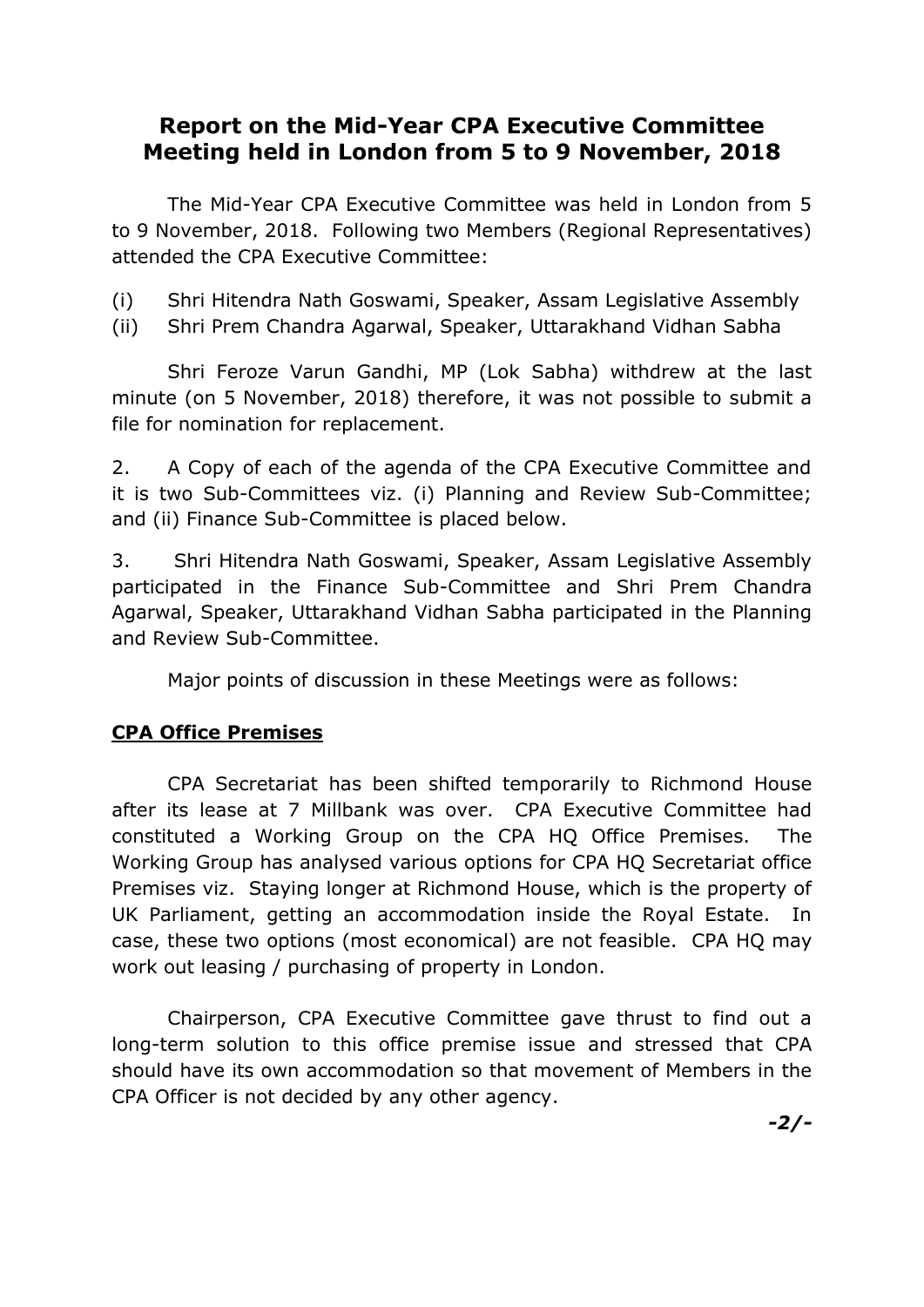### **CWP Vice-Chair**

The Executive Committee was informed that CWP Steering Committee has elected Hon. Michelle O' Byrne, MP (Tasmania, Australia) as the Vice – Chairperson through a teleconference on  $5<sup>th</sup>$  November, 2018. It may be mentioned that Smt. Kirron Kher, MP (Lok Sabha) and CWP Steering Committee Member from CPA India Region had earlier expressed her inability to participate in the teleconference on that date.

## **10th Commonwealth Youth Parliament**

The CPA Executive Committee was informed that 10<sup>th</sup> Commonwealth Youth Parliament (CYP) would be hosted in CPA India Region during the second half of the year 2019.

# **Reduction in Printed copies of** *"The Parliamentarian"*

Executive Committee has approved 20% reduction of printed copies of the CPA Quarterly Journal *"The Parliamentarian"* to save cost. The journal is now available online. CPA India Union is now getting 960 copies in place of 1200 copies received earlier.

(A separate file is being submitted to revise our check list.)

## **Formation of a Working Group to review CPA Programme activity**

A Working Group will be formed to review all CPA Programme activity. Besides having representation in Co-ordinating Committee all other Regions viz. India, Pacific Regions will be requested to nominate a member to this Working Group. The Working Group will prepare a Report and Submit it to the next Executive Committee Meeting.

## **CWP Alumni Association**

CPA had formed a CWP Alumni Association, which gives opportunity to former Legislators active in the field of women centric issues to be active in CPA. CPA Secretariat was of the view that through this the knowledge of former Members may be utilized in the Association.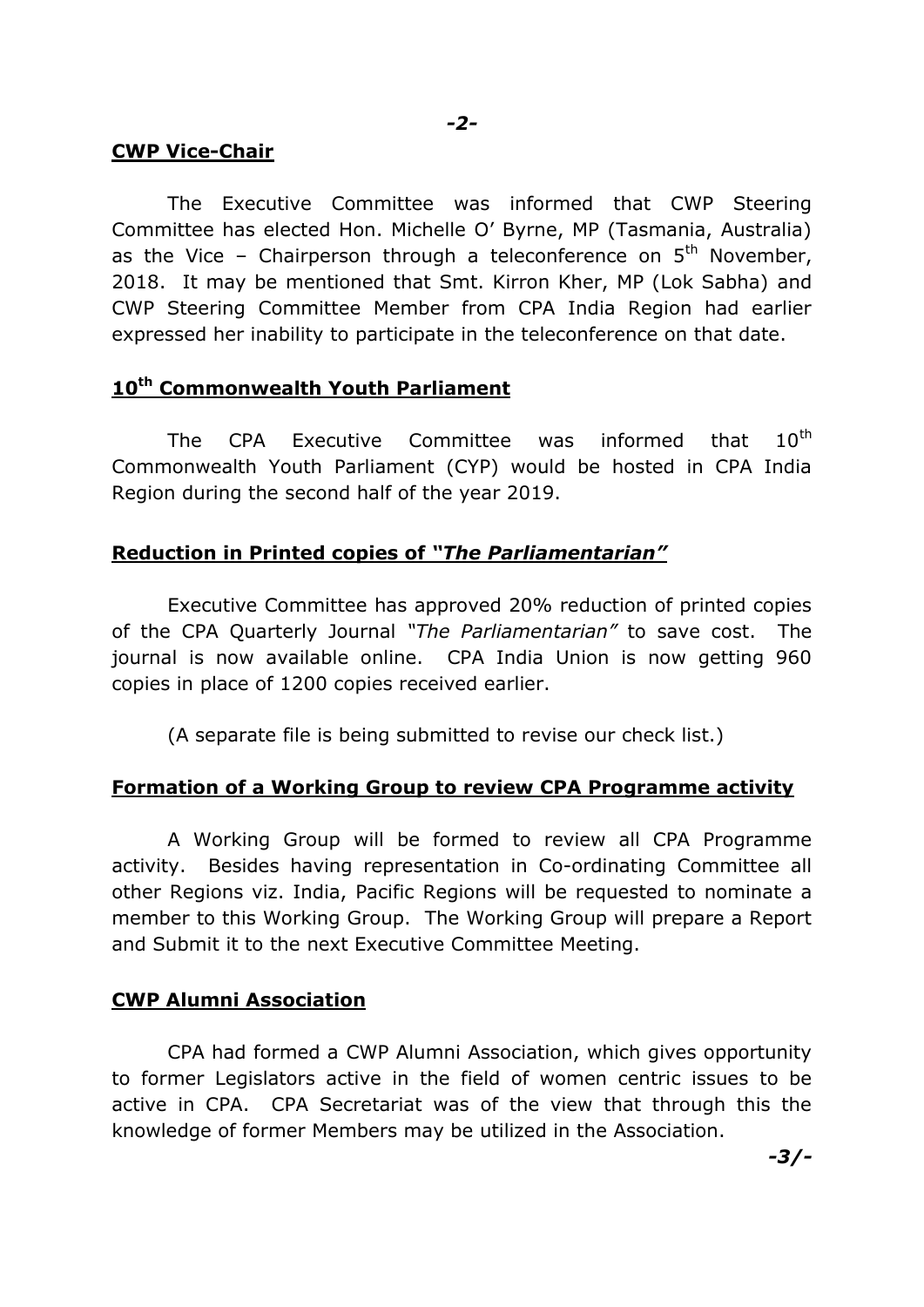CPA members expressed concern regarding cost issues of representation, the lack of accountability etc. in the meeting in dealing with former Members.

CPA India Region had not nominated any such Member when we received the offer on similar grounds.

### **CPA Budget**

Members expressed concern about the increasing defaulters list of Branches (mostly provincial Branches from Nigeria) who are not paying their annual contribution to the CPA Secretariat. Defaulters are suspended after 12 months non-payment of dues. It was agreed that CPA would request Regional Representatives to pursue the matter with such defaulting Branches.

About CPA India Region Branches the Committee was informed that 4 Branches indicated in the 2018 defaulter list have despatched their fee and is in the process of settlement.

Members also agreed to increase the annual fee w.e.f. 2020 to meet the ever increasing expenditure of CPA in its various programme activities.

CPA Secretariat also taking various measures for cutting expenditure viz. by reducing copies of printed documents, increased digitization and modified Travel Policy.

CPA also working out formula to receive financial support from Private / Corporate sector. This will be discussed further as there was an overwhelming concern regarding dealing with private sector organisation.

#### **CPA Resolution on Sri Lanka**

CPA Executive Committee was requested to make a public statement on the problem in Sri Lanka by the Speaker of the Parliament. CPA Executive Committee passed a Resolution on the development in Sri Lanka. This was on similar lines with the statement issued by the Secretary-General, Commonwealth.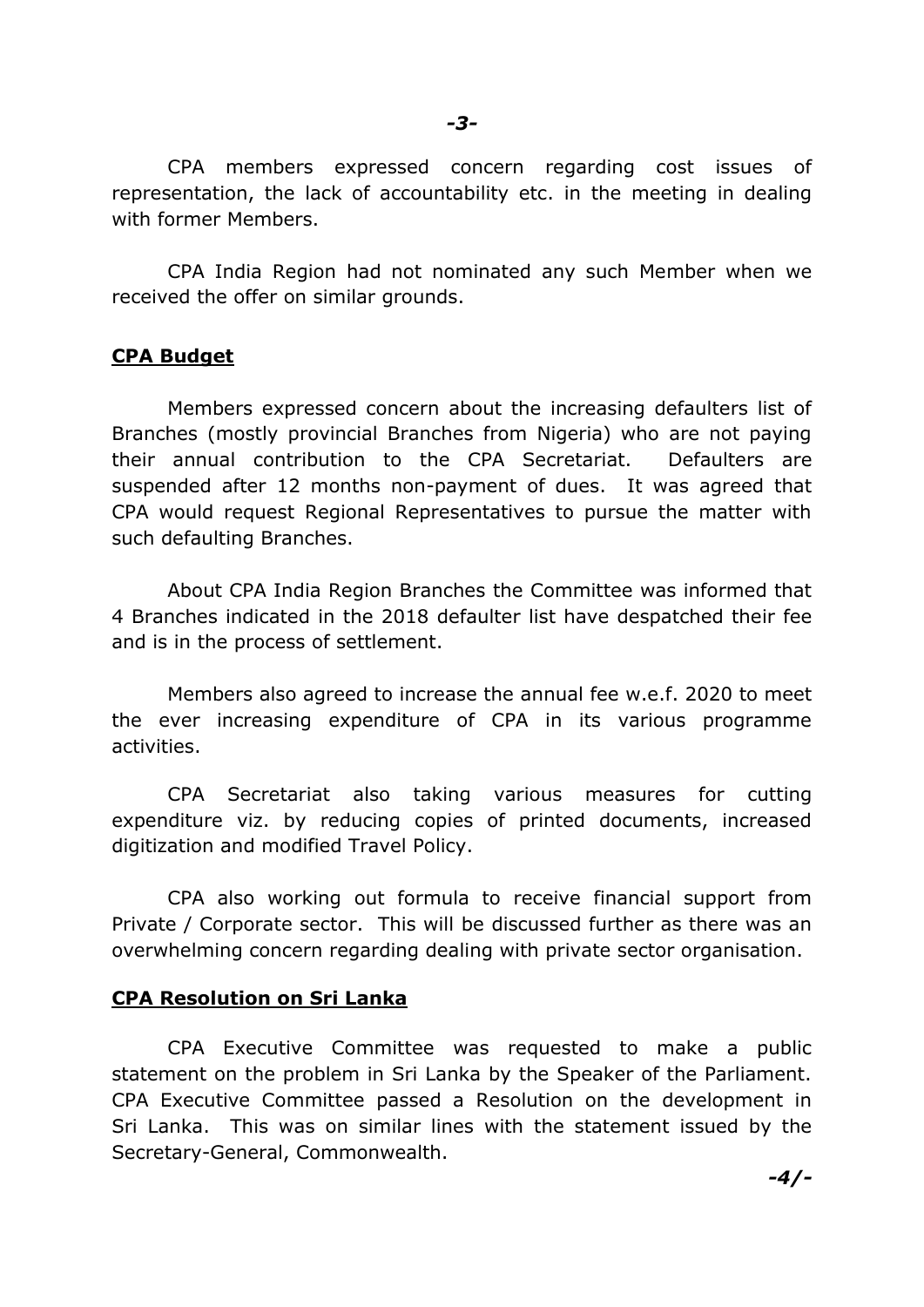#### **CPA Status**

The Executive Committee at its Meeting in Mauritius had constituted a Working Group to prepare a 'Business Case' for submitting to UK Government to change the status of CPA from a Charitable Organisation to an International Parliamentary organisation.

The Working Group submitted its report 'Business Case' at the CPA Executive committee which was considered at the London meeting. It was agreed that the 'Business Case' will be submitted to the UK Government by the end of this year (2018).

Further, a Governance Working Group will be constituted to meet in 2019. The modalities of Working Group will be discussed in the mid-year CPA Executive Committee meeting to be held in 2019. By that time it is expected that UK Government will give their comments on the 'Business Case' being submitted by the CPA so that a clear picture emerge for submission to the CPA Executive Committee.

#### **Future Programme**

The CPA Mid-Year Executive Committee meeting will be held in one CPA Branch in Canada in April – May, 2019. The exact venue will be informed by the CPA Secretariat after getting feedback from CPA Canada Region.

Hon'ble Speaker, Lok Sabha had kindly agreed to the proposal of Speaker, Assam Legislative Assembly who had submitted a proposal of Zone-3 Executive Committee to host the Mid-Year CPA Executive Committee in 2020.

The offer was made by Hon'ble Speaker, Assam Legislative Assembly in the meeting. A formal letter from CPA India Region Secretariat to Secretary General, CPA was also sent and Secretary General, CPA informed the Committee that Pacific Region and India Region had offiered to host the Mid-Year CPA Executive Committee Meeting. India Region has given the offer in writing.